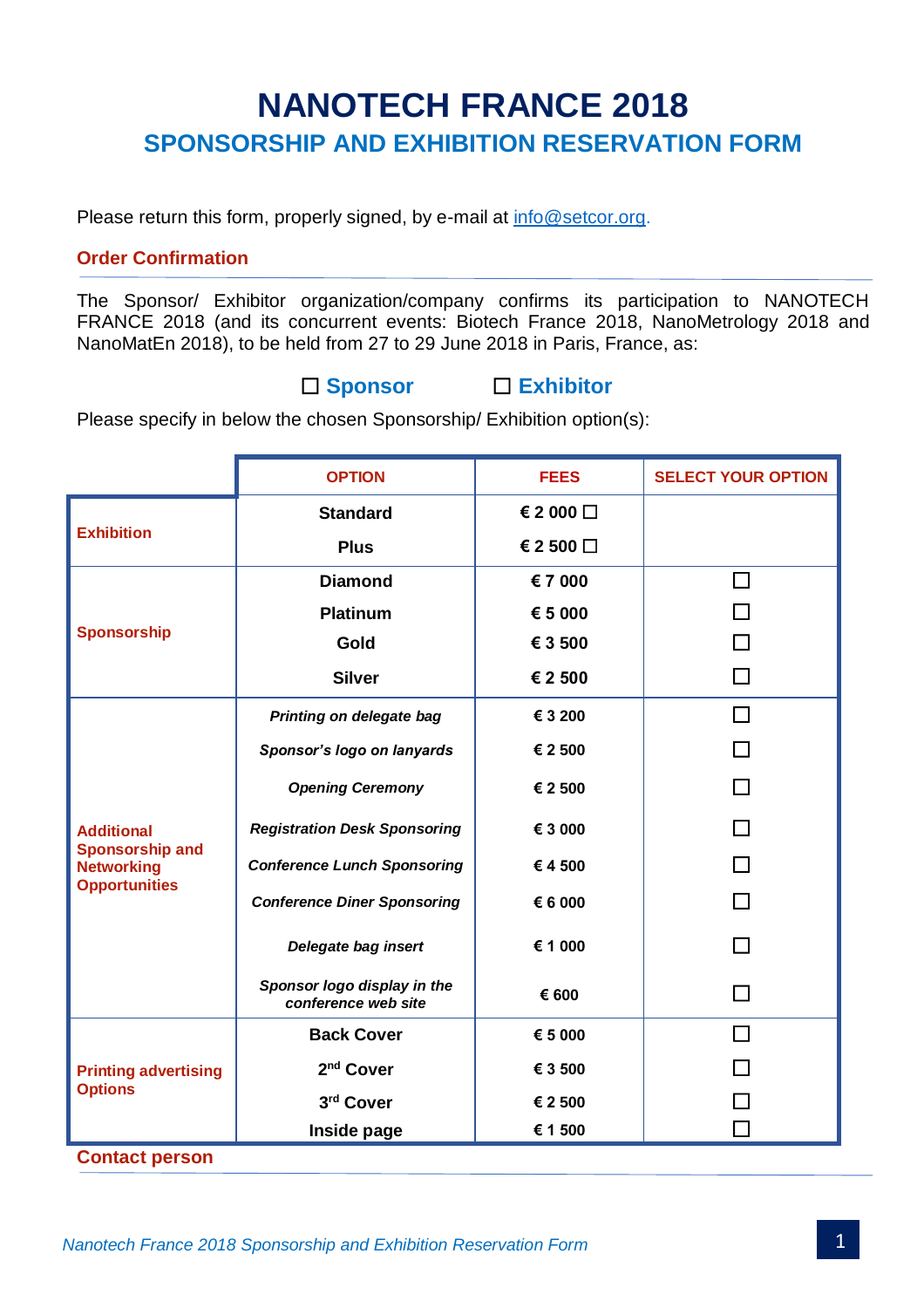| <b>Invoice details</b>                                                                                          |  |
|-----------------------------------------------------------------------------------------------------------------|--|
|                                                                                                                 |  |
| Invoice address experience and the set of the set of the set of the set of the set of the set of the set of the |  |
|                                                                                                                 |  |

The invoice will be issued upon payment is received

## **Payment**

In order to confirm the chosen option, the amount for the sponsorship and/or the exhibition fee will have to be paid within 15 days from the signature of the present order form on the following bank account details:

| <b>Account Name:</b> | <b>SETCOR MEDIA FZ LLC</b>                                                            |
|----------------------|---------------------------------------------------------------------------------------|
| <b>IBAN:</b>         | AE14 0260001025005070306                                                              |
| <b>BIC/SWIFT:</b>    | <b>EBILAEAD</b>                                                                       |
| Bank Name:           | <b>Emirates NBD Bank PJSC</b>                                                         |
| Payment ref.:        | Sponsor/Exhibitor Nanotech France 2018 - [Exhibitor/Sponsor name<br>here <sub>l</sub> |

Please send us a copy of the bank transfer by e-mail at [info@setcor.org.](mailto:info@setcor.org)

## **Signature**

The Sponsor/Exhibitor hereby declares that it intends to take part to the International Conference and Exhibition on Nanotechnology – Nanotech France 2018, accepting all terms and conditions the Sponsor / Exhibitor is subordinated to, by signing this form, it agrees to abide by all the conditions contained in the above Sponsors and Exhibitions Rules.

stamp

Place & date \_\_\_\_\_\_\_\_\_\_\_\_\_\_\_\_\_\_\_\_\_\_\_\_\_\_\_\_ Signature of the legal representative & organization

\_\_\_\_\_\_\_\_\_\_\_\_\_\_\_\_\_\_\_\_\_\_\_\_\_\_\_\_\_\_\_\_\_\_\_\_\_\_\_\_\_\_\_\_\_\_

## **SPONSORS AND EXHIBITORS RULES**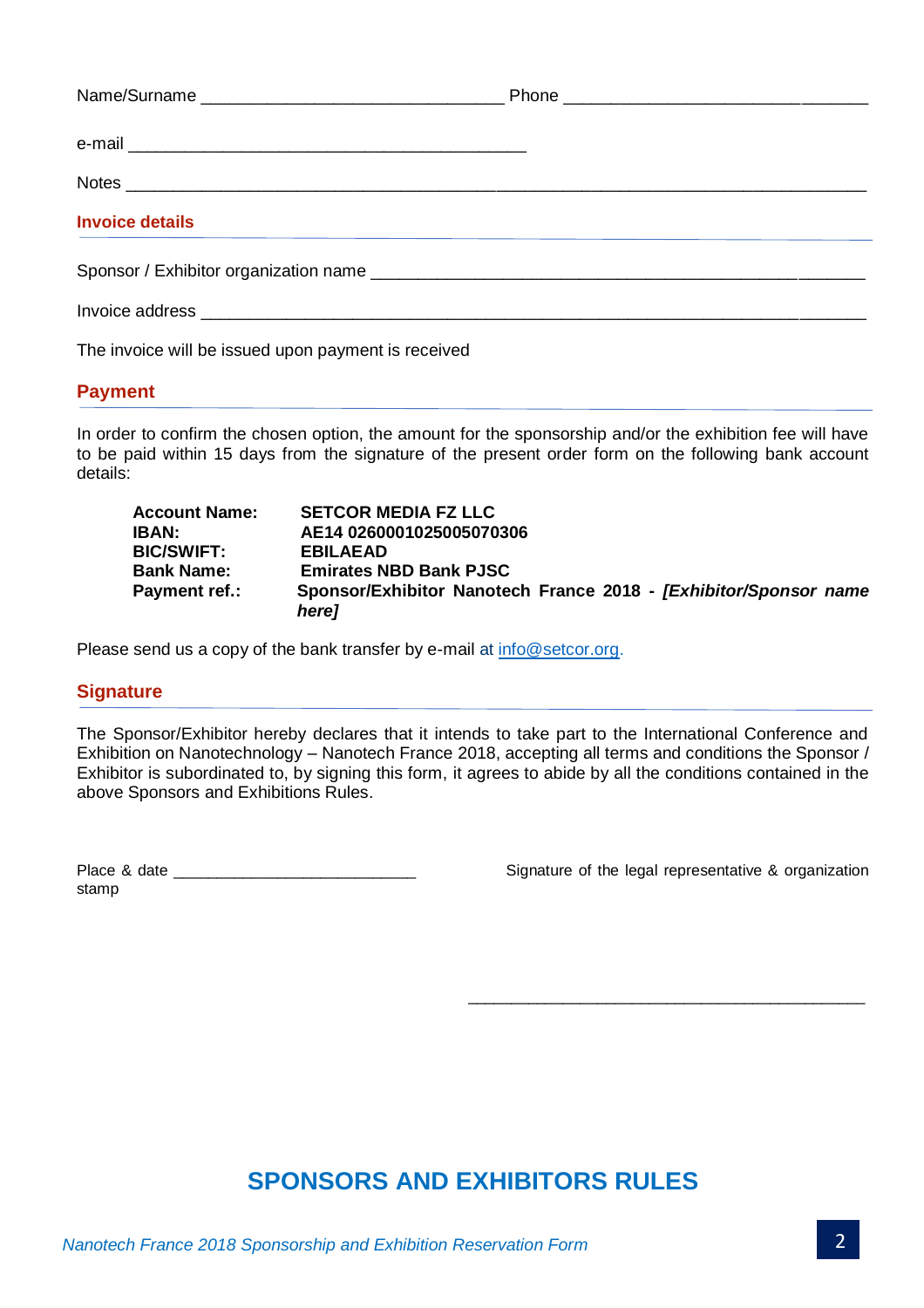#### **ART.1 – Denomination and Goals**

- 1. SETCOR organizes the International Conference and Exhibition on Nanotechnology – Nanotech France 2018, herein is "the conference".
- 2. Participation to the conference is subject to the following rules:

**ART.2 – Location and Timetable of the Conference**

The conference will take place from 27 to 29 June 2018 in Paris, France. The event time will be from 8.00 to 18.00.

#### **ART.3 – Payment Condition**

- 1. The request to participate as Sponsor or Exhibitor is considered accepted once:
	- Copy of the Sponsors and Exhibitors Form properly signed has been received by e-mail at info@setcor.org.
	- The bank transfer has been received at the following Bank Account: *Acc. Name: Setcor Media FZ LLC IBAN:* AE14 0260001025005070306 *BIC/SWIFT: EBILAEAD Payment ref.: Sponsor/Exhibitor details here.*
- 2. Payments received after the date communicated by the Organizing Committee do not guarantee the possibility to have the Sponsor /Exhibitor logo on the Conference materials.

#### **ART.4 – Admission**

The participation in the conference is subject to the acceptance by the organizer.

#### **ART.5 – Setting up and Taking Down**

Stands can be set up on 26 June 2018 (14:00 – 19:00) and taken down on the 29 June 2018 between 16:00 - 20:00.

#### **ART.6 – Delivery and collection of the materials**

- 1. Materials for Desk/stand setting up or for any other use during the event should be delivered after Thursday 21 June 2018, with a beforehand written communication to the Organizing Committee, at the conference venue in Paris with the clear and visible indication "Nanotech France 2018 Conference" and the Exhibitor/Sponsor's Name on any item, and should be collected at the end of the event.
- 2. Delivery expenses to/from the Conference venue, including any import fees, are at Exhibitor/Sponsor's expenses.
- 3. Unclaimed goods may be will be destroyed at the end of the event.

#### **ART.7 – Renunciation**

- 1. All cancellations must be given to the Organizing Committee by e-mail at [info@setcor.org.](mailto:info@setcor.org)
- 2. For the conference, the following cancellation fees will be applied (unless otherwise indicated on the event's web site):
- If the written cancellation is received by the organizing Committee before Feb 26, 2018, your payment less 20 % of the chosen package rate will be reimbursed.
- If the written cancellation is received by the organizing Committee between Feb 27, 2018 and March 31, 2018, 50% of the registration fee will be reimbursed.
- No reimbursement will be made after March 31, 2018.

#### **ART.8 – Desk/Stand assignation**

The desk/stand assignation will be done on a first come, first served basis (unless otherwise indicated on the event's web site), as well as per stands availability and sponsorship category. Organizers reserve the right to make changes to this order for organizational needs, giving, when possible, contextual communication to the interested sponsor / exhibitor.

#### **ART.9 – External costs**

Expenses for the dispatch/transport/layout of the exhibited material both during the setting up and the taking down of the expositive space, as well as any other cost related to the participation to the Conference and not mentioned in the Sponsors and Exhibitors Form, is considered excluded from this offer. Any kind of refund for damages and the of the exhibited material is also excluded.

#### **ART.10 – Security**

- 1. Exhibitors must comply with all security and fireprevention norms applicable in the Conference venue and all arrangements on the subject that can be enacted by the Organizing Committee.
- 2. Exhibitors are required to comply with the safety standards. Non-fulfilment of Safety regulations and fire prevention can lead to the immediate closure of the stand, as well as to the exclusion of the exhibitor from future editions of the Conference.
- 3. Exhibitors cannot make use of cylinders or other containers filled with gas of any type, or to keep tanks, heaters or other recipients filled with gas or combustibles for the functioning of machines, except in the case of authorization by the Organizing Committee and/or the conference venue on case by case basis.

#### **ART.11 – Prohibitions**

It is prohibited for the exhibitor to:

- a. Give up or exchange even at no charge the space assigned;
- b. Occupy a surface area bigger than that assigned or exceed the height measurements established by the Organizing Committee;
- c. Store packaging or other materials not destined for display in the assigned space, or in the surrounding area, or even in the Conference enclosure;